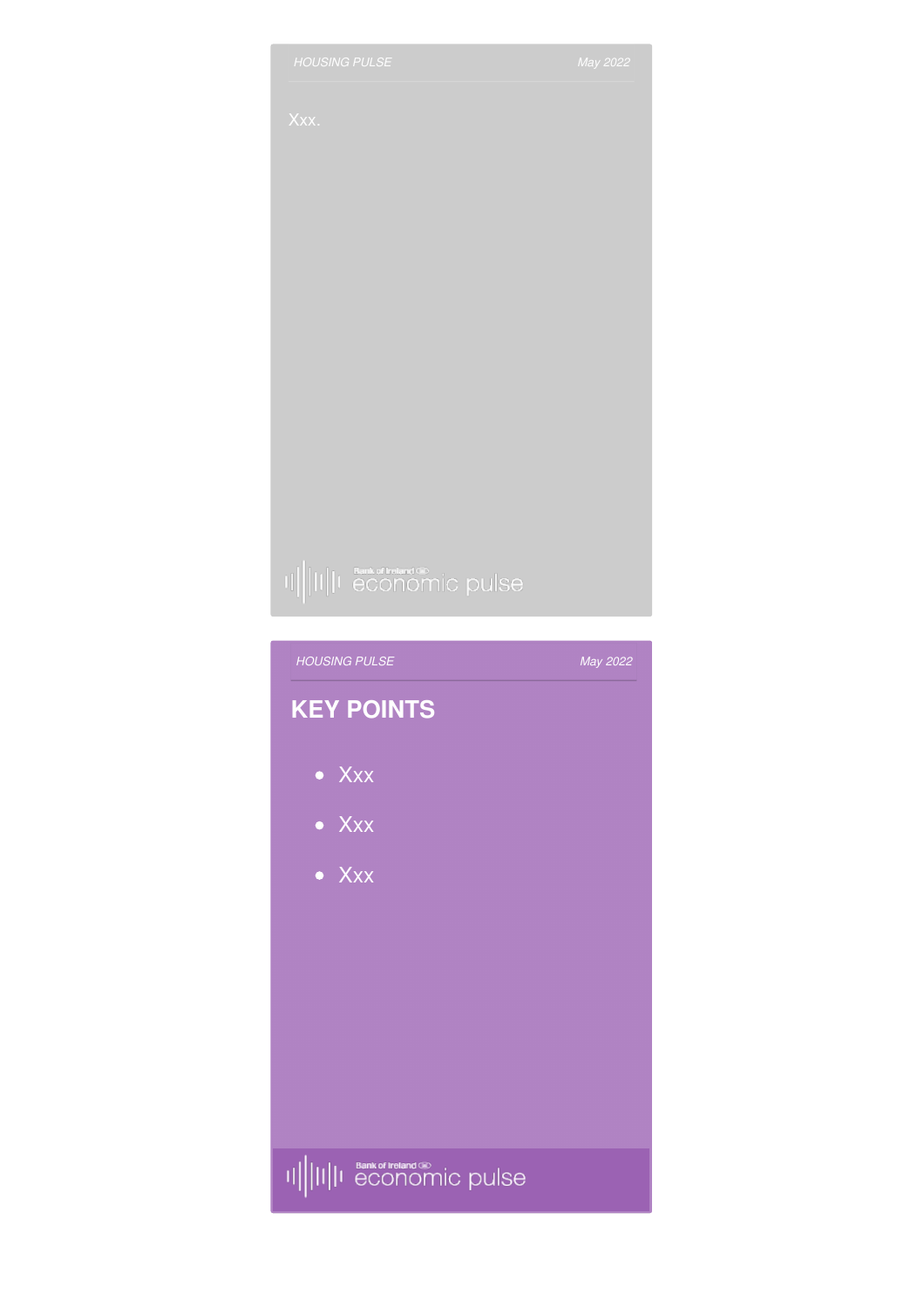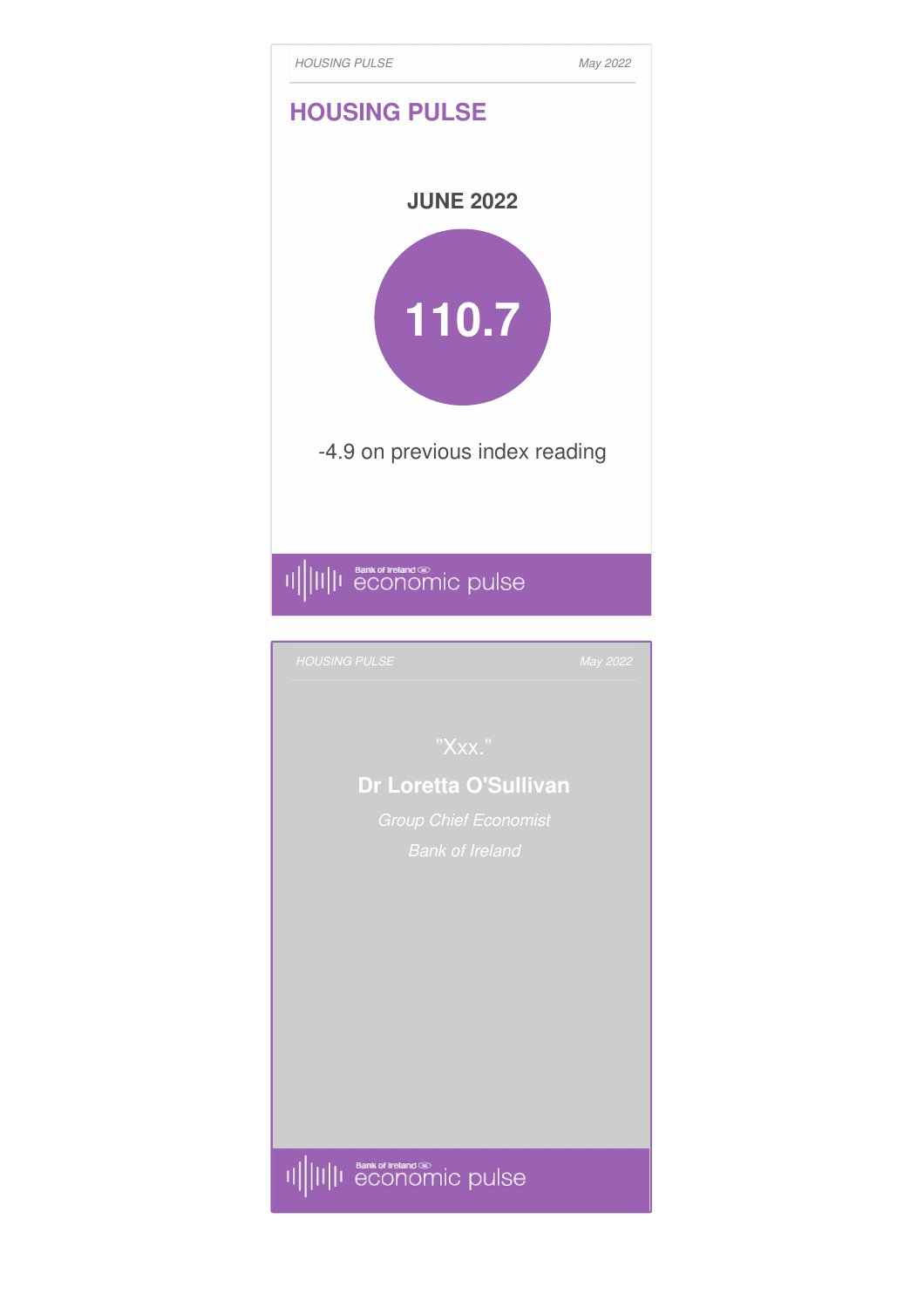# Increase > 5% **45% Stay more or less the same 15%** 1% to 5% **3%** Decrease > 5% **2%**  $\checkmark$ II||I Bank of Ireland on<br>|II||I economic pulse 咖

Change **Response** Response

 $\hat{\phantom{1}}$ 

## **HOUSE PRICE EXPECTATIONS DUBLIN**

### Next 12 Months Change Response Response  $\lambda$ Increase > 5% **39%** 1% to 5% **35%** Stay more or less the same **16%** 1% to 5% **4%** Decrease > 5% **3%**  $\overline{\mathbf{v}}$ **Balance +52%** (-5 on previous reading) II||II||I economic pulse

**EXPECTATIONS NATIONAL**

**HOUSE PRICE** *[HOUSING](http://staging.bankofirelandeconomicpulse.com/housing/#prices) PULSE*

*May 2022*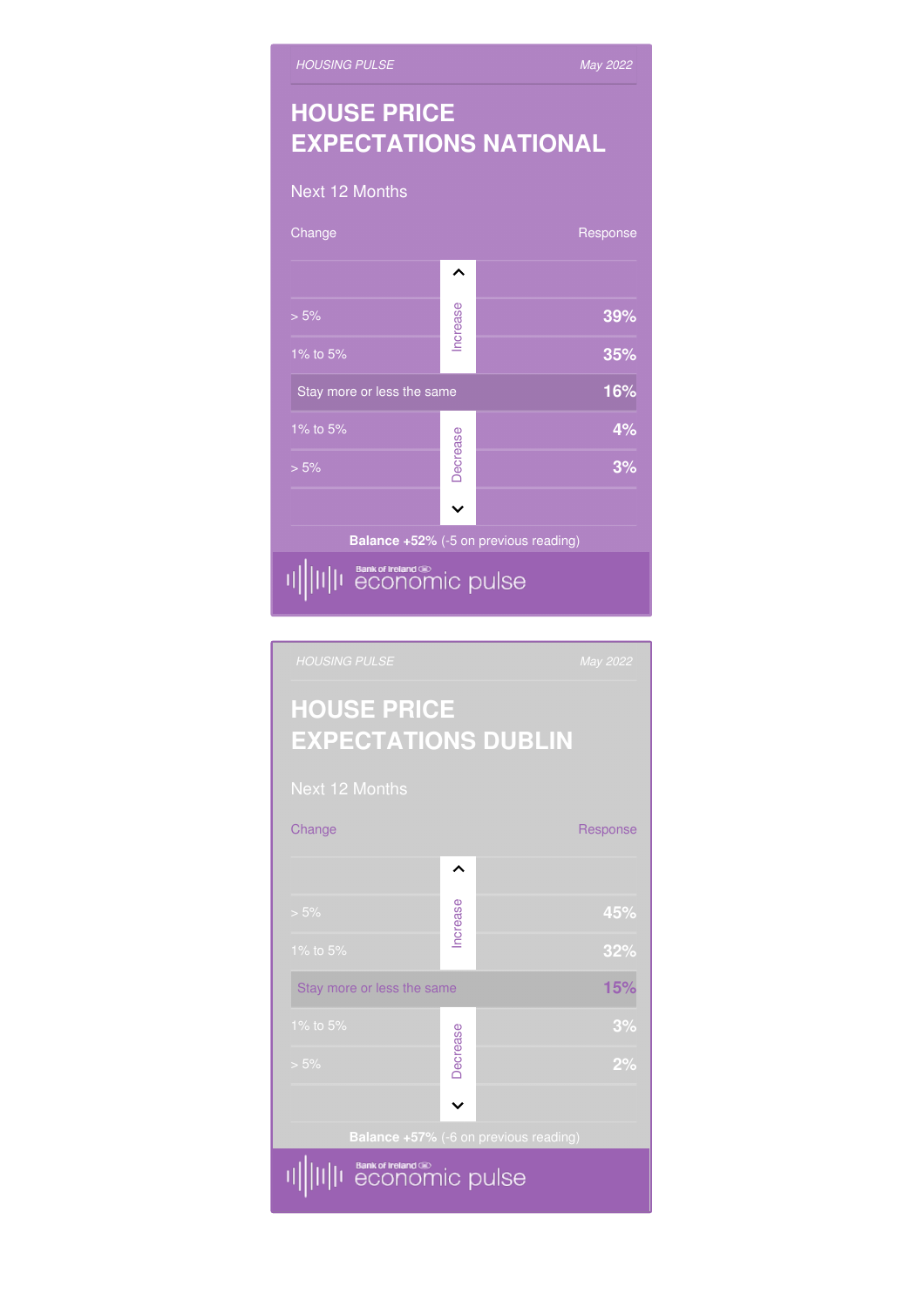# **PRICE EXPECTATIONS REST OF LEINSTER**



# **HOUSE PRICE EXPECTATIONS MUNSTER** Change Response  $\hat{}$ Increase > 5% **38% Stay more or less the same <b>17%** 1% to 5% **4%** Decrease > 5% **2%**  $\checkmark$ Bank of tretand on ic pulse 珊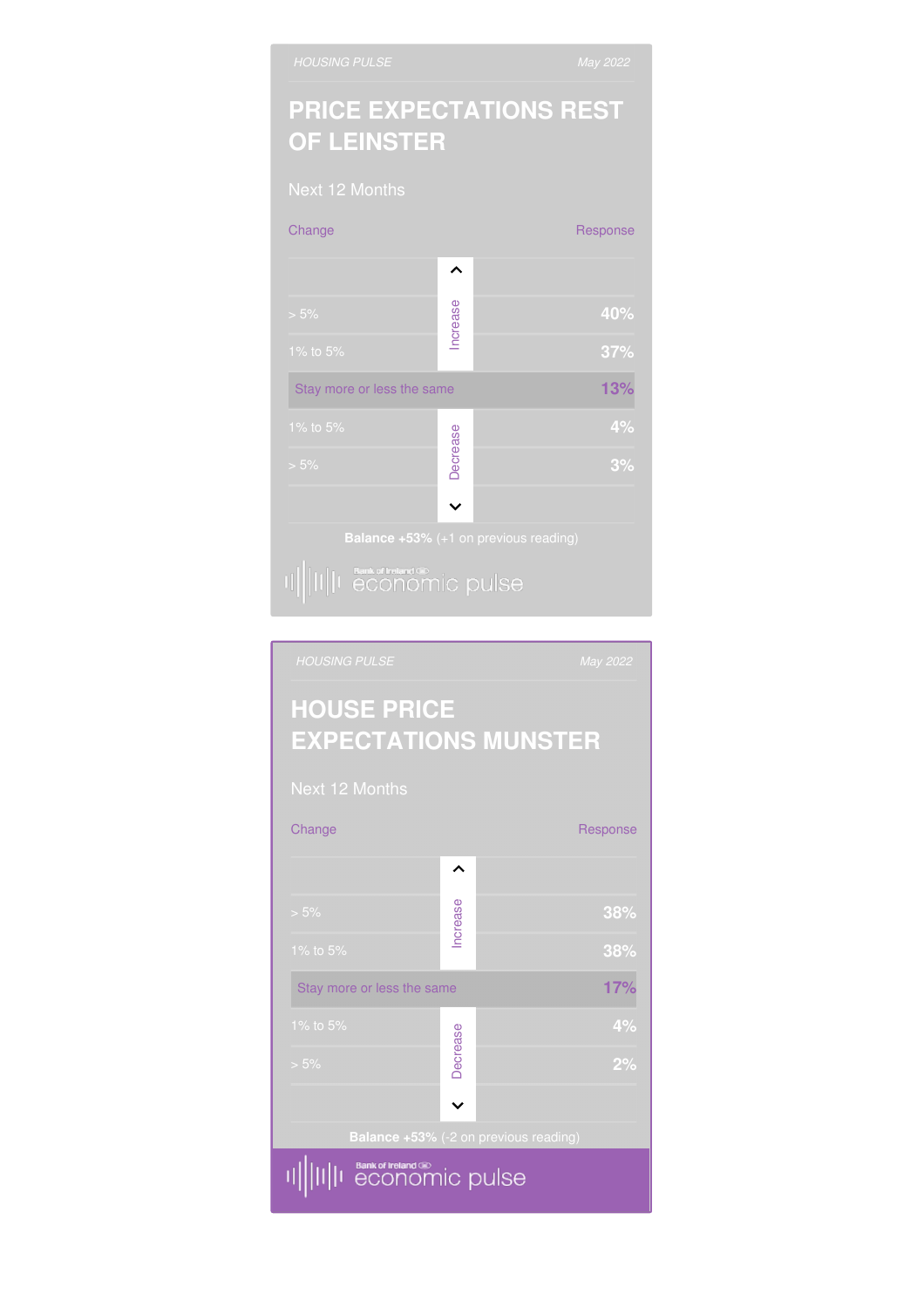## **PRICE EXPECTATIONS CONNACHT / ULSTER**



### *[HOUSING](http://staging.bankofirelandeconomicpulse.com/housing/#rents) PULSEMay 2022* **RENT EXPECTATIONS NATIONAL** Next 12 Months Change Response Response  $\hat{}$ Increase > 5% **36%** 1% to 5% **40%** Stay more or less the same **19%** 1% to 5% **1%** Decrease > 5% **1%**  $\ddot{\phantom{0}}$ **Balance +55%** (+1 on previous reading) Bank of tretand on<br> **economic** pulse ΠШ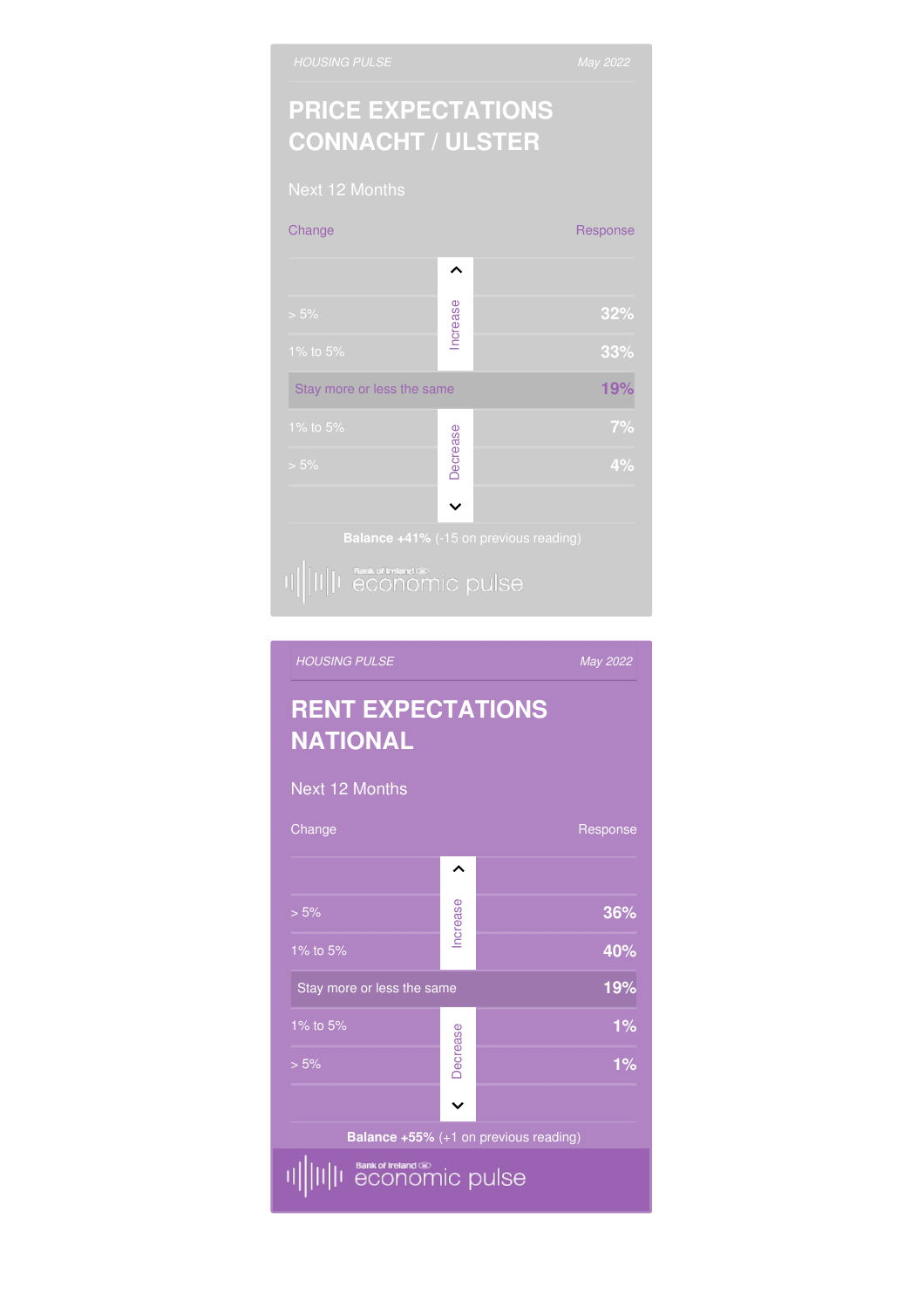

### **RENT EXPECTATIONS REST OF LEINSTER**

Change **Response** Response

 $\hat{\phantom{1}}$ 

**Stay more or less the same <b>22%** 

1% to 5% **1%**

> 5% **0%** Decrease

 $\checkmark$ 

> 5% **33%** Increase